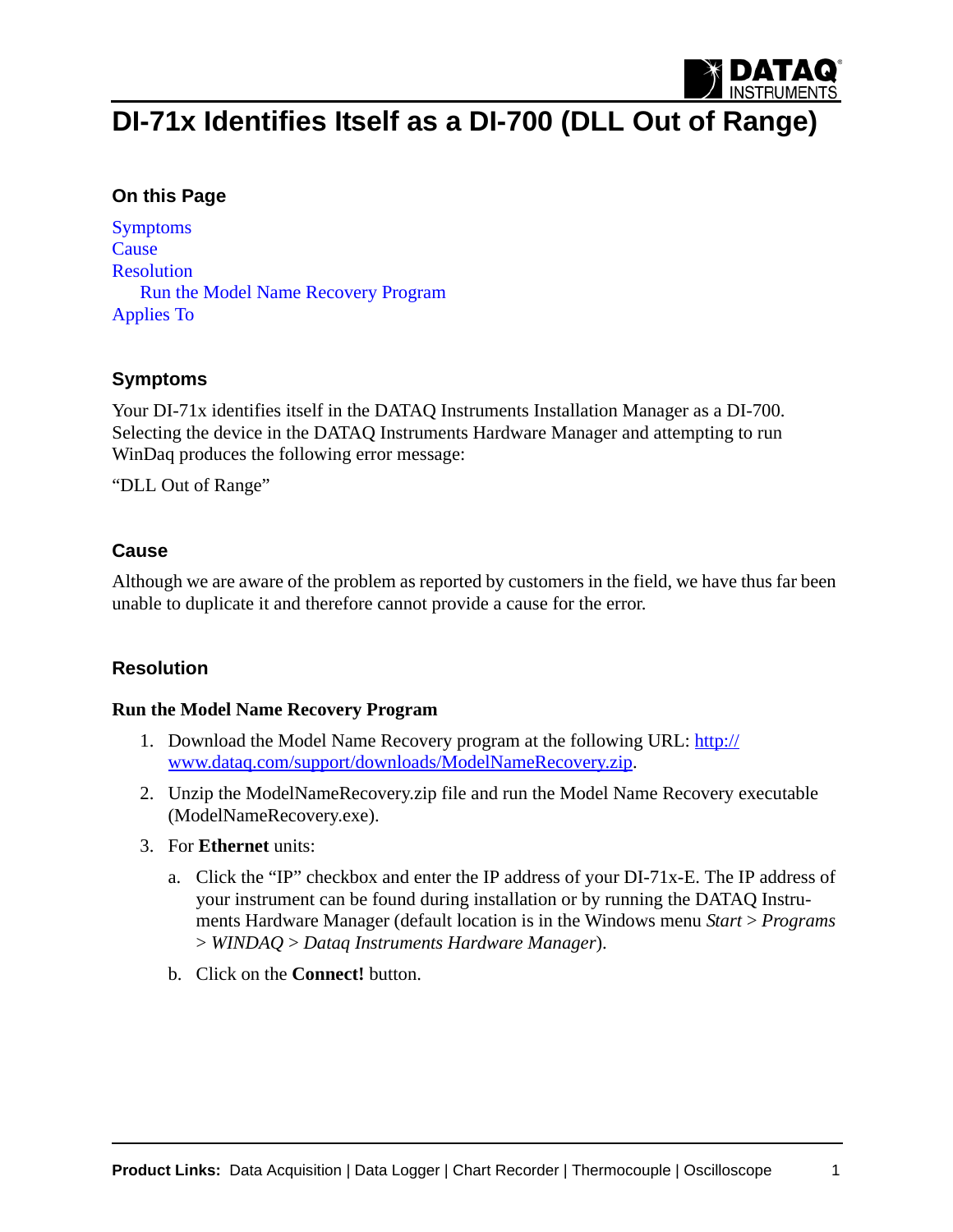

c. If the IP address is correct, the word "Connected!" will appear in the Model Name Recovery dialog box.

| Model name recovery                                    |                   |
|--------------------------------------------------------|-------------------|
| COM Port<br>З<br><b>Connect!</b><br>172.17.128.2<br>IP | <b>Connected!</b> |
| Recover model 710                                      |                   |
| Recover model 718                                      |                   |
| Recover model 715                                      |                   |

- d. Click on the "Recover Model" button that corresponds to your DI-71x-E (710, 718 or 715).
- e. Exit the Model Name Recovery program and cycle power on your DI-71x-E.
- f. Run the WINDAQ installation program and reinstall WINDAQ software.
- 4. For **USB** units:
	- a. Click the "COM Port" checkbox and enter the COM port number that your instrument is installed at. The COM port number can be found in the Windows Device Manager under "Ports (COM & LPT)."
	- b. Click on the **Connect!** button.
	- c. If the COM port number is correct, the word "Connected!" will appear in the Model Name Recovery dialog box.

| Model name recovery                                              |            |
|------------------------------------------------------------------|------------|
| <b>COM Port</b><br>6<br>◡<br>Connect!<br>172.17.128.2<br>IP.<br> | Connected! |
| Recover model 710                                                |            |
| Recover model 718                                                |            |
| Recover model 715                                                |            |

- d. Click on the "Recover Model" button that corresponds to your DI-71x-U (710, 718 or 715).
- e. Exit the Model Name Recovery program and cycle power on your DI-71x-U.